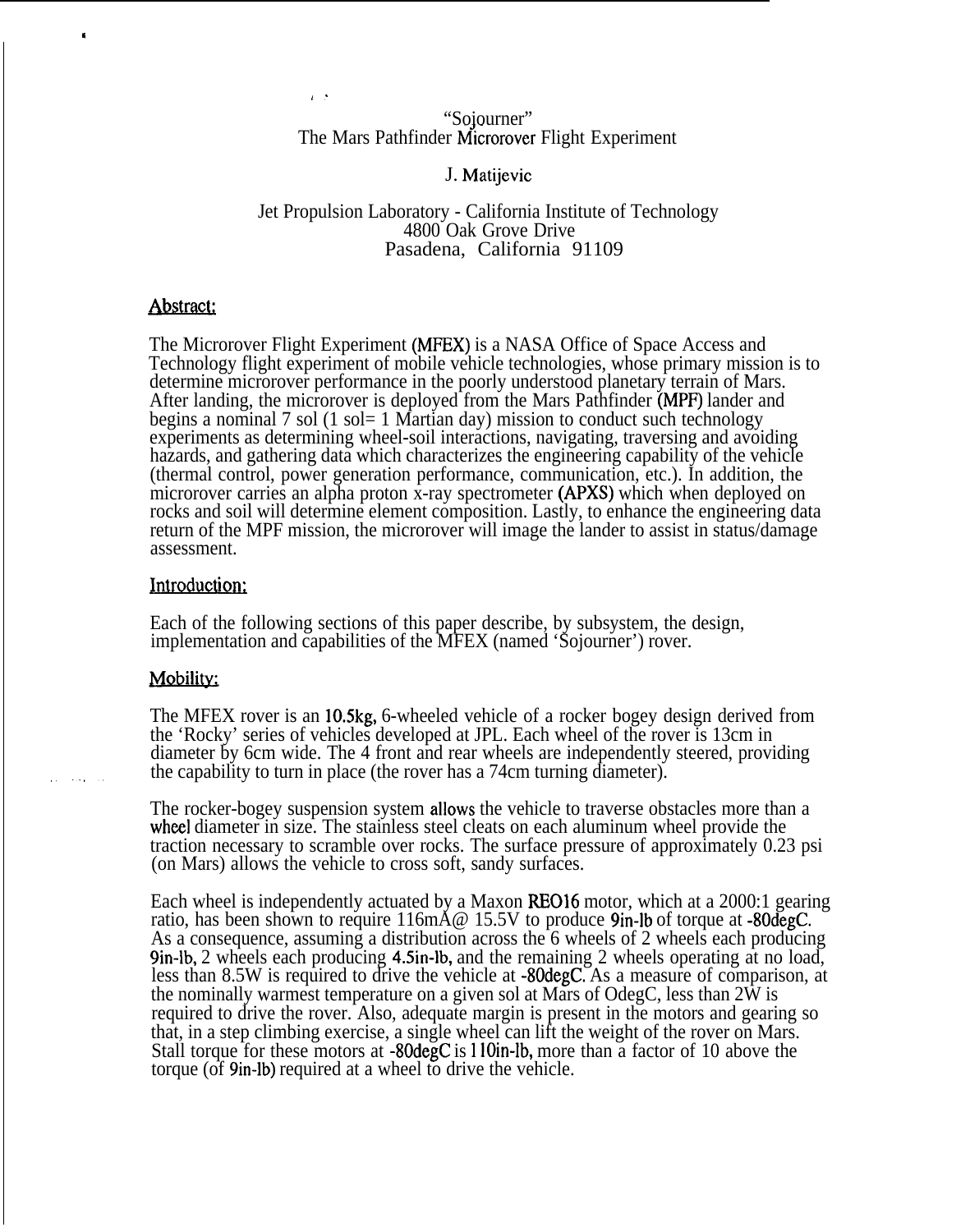At -80degC and no load conditions, the geared motors produce approximately 0.9RPM, resulting in a vehicle which has a top speed of 0.4m/min at that temperature. At higher temperatures and similar no load conditions, greater speeds are possible. During steering, the top speed is 7deg/sec.

'

The rover is 65cm in length, 48cm wide and 30cm tall in its deployed configuration (neglecting the height of the UHF antenna). The rover is stowed on a lander petal for launch and during the cruise-to-Mars phase of the MPF mission. In this stowed configuration, the rover height is reduced to 19cm. In this configuration, the rover has begn tested and shown to withstand static loads of 66g, consistent (with margin) with the less than 40g expected at impact upon landing on Mars. At deployment, the lander fires cable cutting pyres, releasing tiedowns which restrain the rover to the stowed configuration. Under command, the rover drives its wheels, locking the bogeys and deploying the antenna so that the deployed configuration is achieved.

In the deployed configuration, the rover has ground clearance of 15cm. The distribution of mass on the vehicle has been arranged so that the center of mass is nearly at the center of the body (the Warm Electronics Box (WEB)) and at a height at the base of the WEB. As a consequence, the vehicle could withstand a tilt of 45deg in any direction without overturning, although fault protection limits prevent the vehicle from exceeding tilts of 35deg during traverses.



Figure 1: Mars Pathfinder Microrover Flight Experiment (MFEX)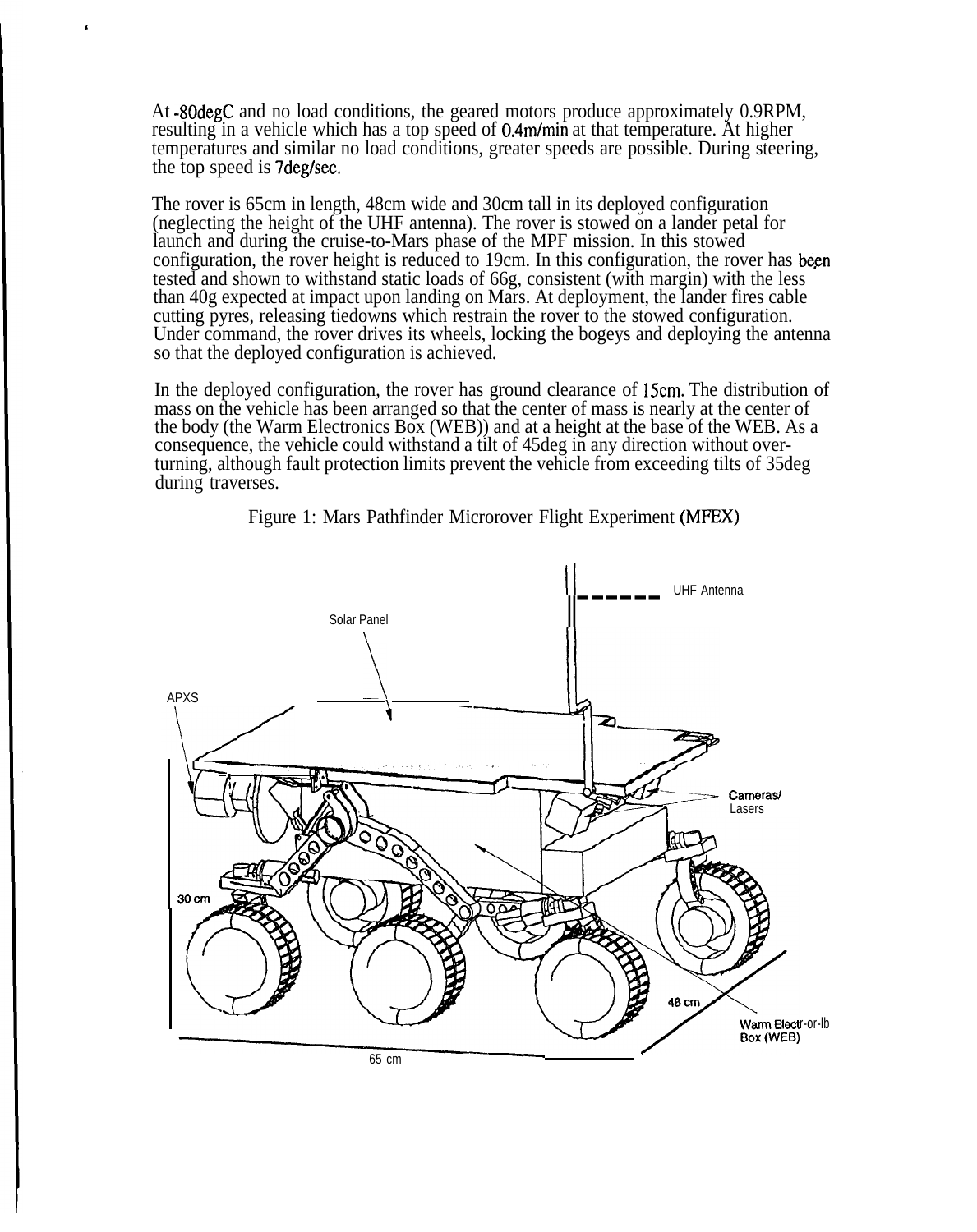### Power:

MFEX is powered by a 0.2sqm solar panel comprised of 13 strings of 18, GaAs cells each of size 2cm by 4cm. At mid-sol at the 19.5deg north lattitude landing site for MPF, this solar panel, untilted produces nearly 15W peak power (see Figure 2). The solar panel is backed by 9 LiSOCL, D-cell sized primary batteries, providing up to 300W-hr of energy. During the day, on-board computer control determines if sufficient solar panel power is available to perform a given commanded action (e.g., driving, imaging, etc.). Only if the activity can be adequately supplied solar power will the function be initiated. However, particularly while moving, shadows or tilt of the vehile can reduce solar panel production. Consequently, the batteries are enabled during driving and at other times during the day, providing power to complete activities when solar panel power is not sufficient. As a result, the combined panel/battery system allows the rover power users to draw up to 30W of peak power (mid-sol).



Figure 2: Solar Panel Performance and Electronics Protection for the CPU

The solar panel provides more than 10W for 6hrs each day. The daily requirements for individual rover functions are given in Table 1. The average panel daily energy production is 104W-hr.

Power regulation is provided by a set of converters and regulators receiving power from the unregulated power bus supplied by the combination of solar panel and battery power.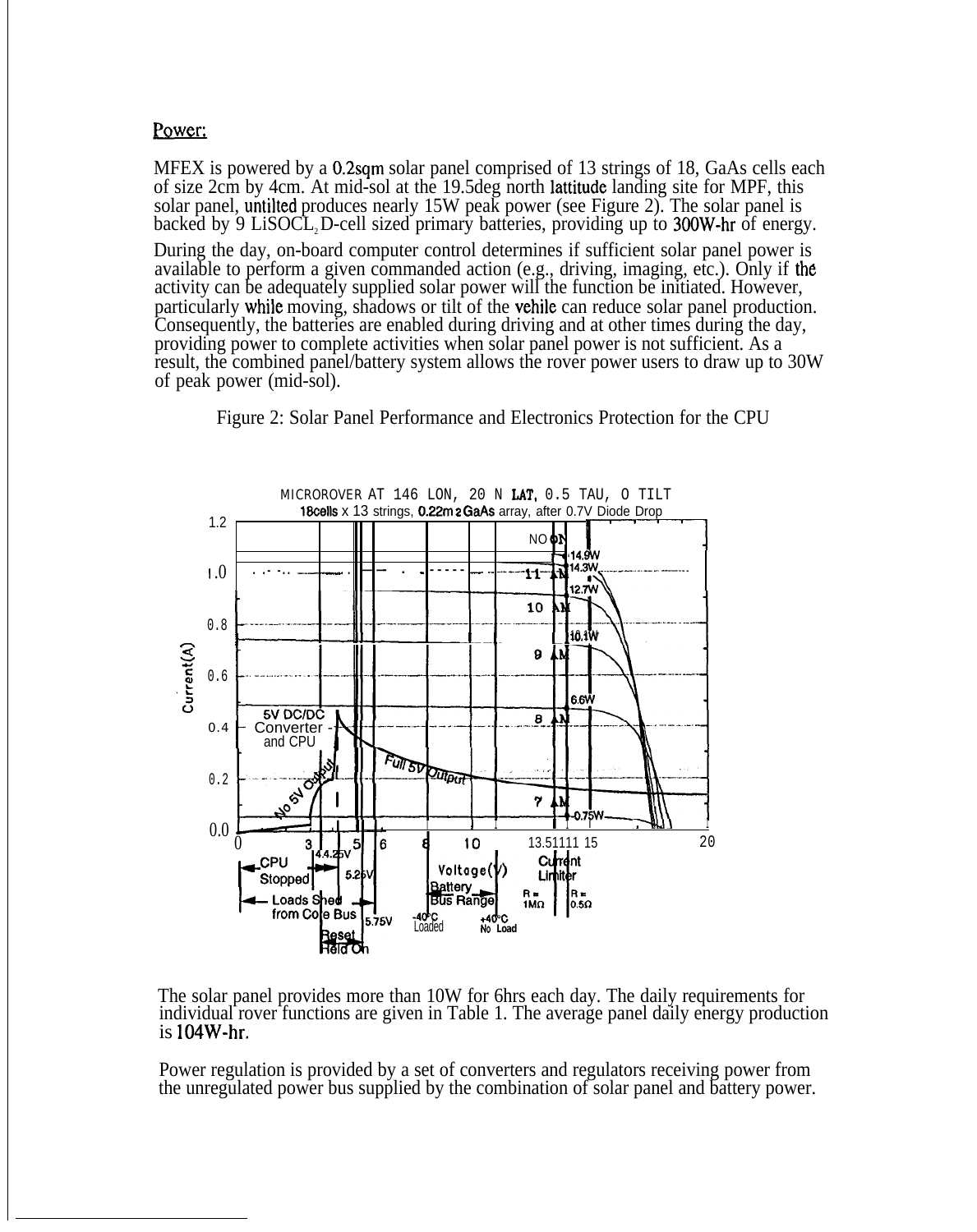Certain power users (motors, heaters) require no regulation. These users are supplied via a current limiter which minimizes energy loss and ensures at least 13.5V of power supplied by the solar panel (with 14V as the nominal peak power point). When it can be anticipated that these users require power beyond that supplied by the solar panel (for example during motor startup transients), a special 'bypass switch' is enabled supplying battery energy directly to these users. Other users are supplied from regulators or converters, enabled under computer control.

The computer (CPU and memory) are a special case for power regulation since transient , power supply anomalies can occur at early morning and late afternoon conditions. A 5V converter regulates power supplied to the computer. In early morning, as the solar panel begins to produce power, a power monitor circuit holds the CPU in reset until adequate energy is available (i.e., the 5V converter is in regulation) to supply power for computation functions. In late afternoon, when solar energy is anticipated to drop below computing requirements, the computer places itself in idle mode. In this mode, the computer awaits the 5V converter to drop out of regulation, effectively shutting down the CPU.

| Energy   | Function                                                                    | Time and                |
|----------|-----------------------------------------------------------------------------|-------------------------|
| Required |                                                                             | Calculation             |
|          | 7.51 W-hr motor heating: 1 motor at a time                                  | $= 7.51W \times lhr$    |
|          | 5.63W-hr   motor heating: 2 motors at a time                                | $= 11.26W x 0.5hr$      |
|          | 6.92W-hr driving (extreme terrain @-80degC)                                 | $= 13.85W \times 0.5hr$ |
|          | 1.83W-hr hazard detection                                                   | $= 7.33W \times 0.25hr$ |
|          | 0.45W-hr imaging $(3 \text{ images} \otimes 2 \text{ rein} / \text{image})$ | $= 4.5W$ x O. lhr       |
|          | 1.2W-hr image compression (compress 3 images)                               | $= 3.7W \times 0.3hr$   |
|          | @ 6 rein/image)                                                             |                         |
|          | 5.2W-hr 6Mbit communication @ 50min/sol                                     | $= 6.27W \times 0.8hr$  |
|          | 0.63W-hr 42, 10 sec health checks during day                                | $= 6.27W \times 0.1hr$  |
|          | 15. 0W-hr remainder of 7 hr daytime CPU operation                           | $= 3.7W$ x 4hr          |
|          | $50W-hr$ WEB heating (as needed)                                            | $=$ 50W-hr              |
| $95W-hr$ |                                                                             |                         |

| Table 1: MFEX Power Requirements |  |  |
|----------------------------------|--|--|
|----------------------------------|--|--|

Additional protection for the computer is provided by the 'load shed' circuit. This circuit senses voltage dropping below 5.75V. In this case (no battery backup. provided and loads  $\sim$ exceed capabilities of the solar panel) the 'load shed' circuit disables converters and regulators other than the 5V converter suppling the CPU, effective] y shedding users from the power system. An interrupt is also set as a flag for the CPU. In servicing the interrupt, the computer determines which load caused the 'load shed' event and generates a report for ground operator analysis.

> Finally, power for night-time operations is supplied by the batteries. An alarm clock can be set by the computer which places power from the batteries on the main power bus at a commanded or scheduled time. Power on the bus removes the reset condition on the CPU (subject to the power monitor) and allows the computer to perform a night-time activity. The computer can 'go back to sleep' by removing power from the batteries to the power bus.

# ThermsI Control:

On Mars, MFEX components not designed to survive ambient temperatures (- 110degC during a Martian night) are contained in the Warm Electronics Box (WEB). The WEB is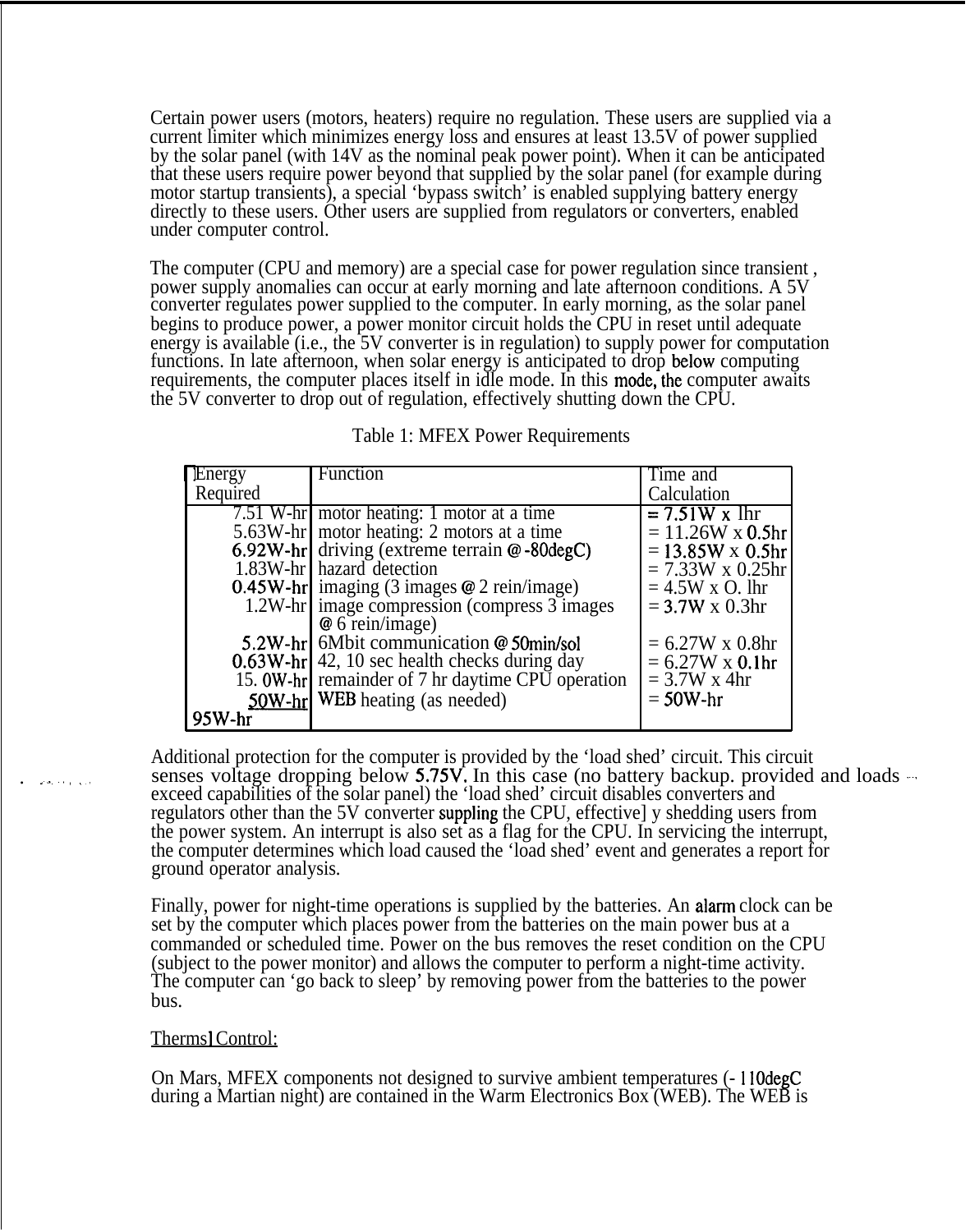constructed using solid silica aerogel as insulation, lining an epoxy sheet and spar box. The insulation is of density approximately 20mg/cc with additional 20mg/cc aerogel crushed into a Nomex honeycomb top of the WEB. This top also serves as the substrate for the MFEX solar panel. A high emissivity gold coating serves as the exterior of the WEB. The WEB is heated each sol with a combination of 3 Radioactive Heating Units (RHUS), electronics waste heat and resistor array heat under computer control. Thermal capacity and RHU heat, distributed to components through thermal strapping, keeps the WEB above the minimum operating temperature of -40degC through the night, as can be seen in Figure 3. The average thermal loss is required not to exceed 2 W (50 W-hr per sol) beyond the RHU supplied heat.





As a consequence of the testing conducted during the qualification program for the rover, no resistor array heating is planned during the mission: the electronic waste heat and RHUS suffice to provide the performance shown in Figure 3. The performance of only one component, the radio modem, has been demonstrated as affected by temperatures within the nominal temperature range(-40degC to +40degC) within the WEB. During testing, modem performance (as determined by bit error rate) degraded when the unit temperature dropped below -25degC. A 780hm (2.5W at 14V) heater is configured with the modem and operated under computer control to raise the temperature of the modem above - 15 degC to ensure performance.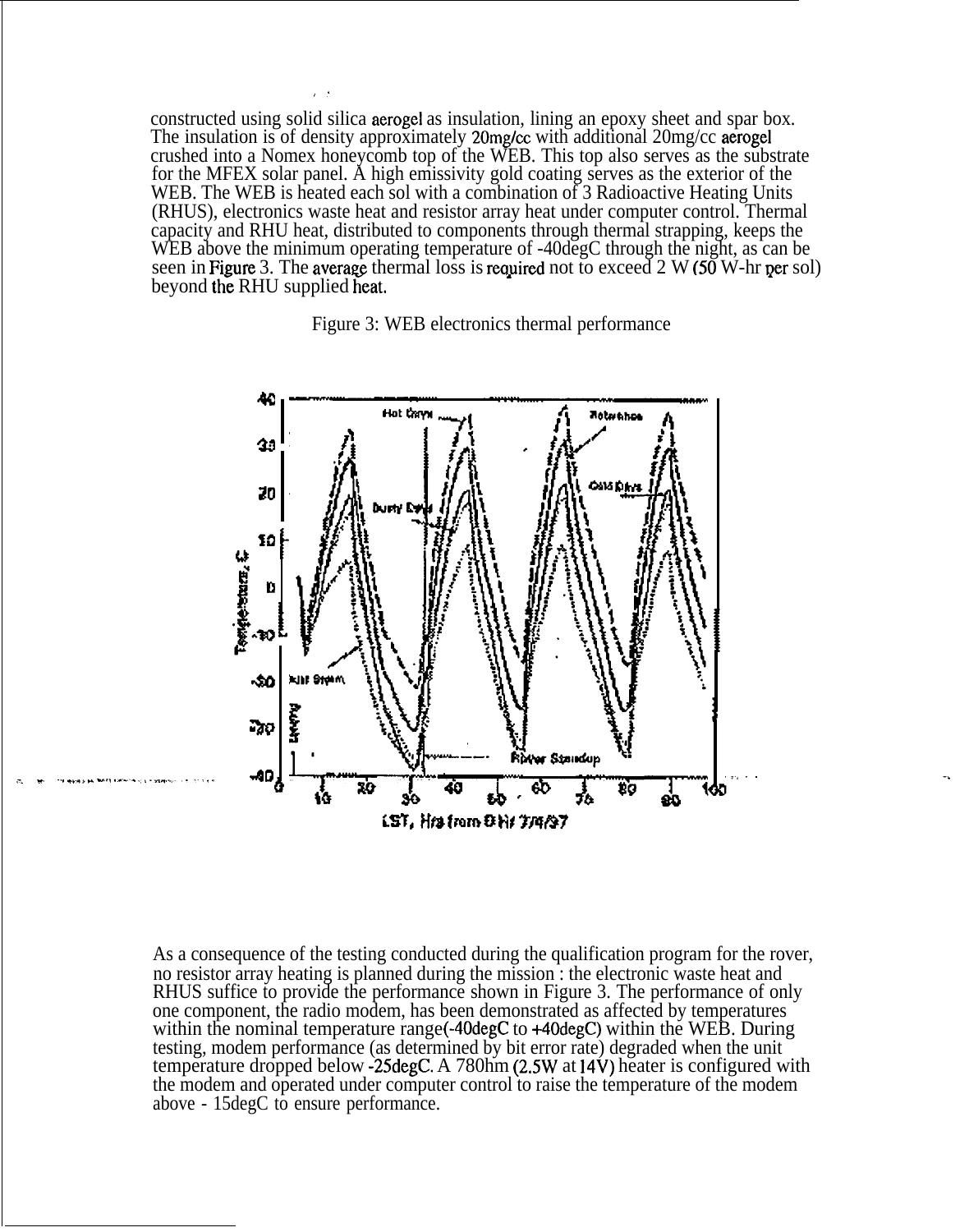Outside of the WEB no active thermal control is planned during the mission. However, motor performance (as determined by torque output for power input) improves as the temperature of the motor increases. No motor is operated below -80degC and operation above -60degC is expected during the 6 hours per sol when sufficient power from the solar panel alone is available to move the rover (panel production above 10W). A 1570hm (1 .2W at 14V) heater is supplied with each actuator (e.g., wheel, steering motor and APXS deployment device) to allow heating which ensures motor performance outside of the expected daily driving period or during periods of off-nominal environment conditions. '.

,.

Temperature is monitored through 13 temperature sensors distribute both inside and outside the WEB on the rover. These are shown in Table 2.

| `ota                        | Location                                    |
|-----------------------------|---------------------------------------------|
|                             | One on each of the three battery cases      |
|                             | Modem                                       |
|                             | Power electronics board                     |
|                             | <b>CPU</b> and <b>I/O</b> electronics board |
|                             | <b>WEB</b> wall                             |
| $\mathcal{D}_{\mathcal{L}}$ | One on each of the front wheels             |
|                             | One on each of the three cameras            |
|                             | Solar panel                                 |

During the cruise phase of the mission, MFEX is planned to be powered only twice, once shortly after launch and once a few days before entry at Mars, and for only a few minutes in each instance. The primary thermal control function during cruise is rejection of heat output by the RHUS inside the WEB. This is accomplished by the use of a thermal strap that connects the RHUS to a fixture at the bottom of the WEB. This fixture is in turn in contact with a thermal strap connected to the coolant loop provided at each petal of the lander. This coolant loop provides thermal control for the lander as a whole throughout the cruise phase of the mission, The connection between the fixture at the bottom of the WEB and the thermal strap at the lander petal is broken when MFEX achieves its deployed configuration. After landing on Mars and prior to breaking this connection, the thermal strap acts as a heat leak from the WEB. To prevent damage to components internal to the WEB, this strap is heated by the lander until the deployed configuration of MFEX is achieved,

# Contro1 and Navigation:

In performing its mission, MFEX must traverse to locations commanded as part of a once per sol sequence of commands from ground control. In order to accomplish a traverse the rover must determine:

where to go: its goal location based on where it is,

drive to the location,

avoid hazards in route, and

decide along the way if it is making timely progress to the goal location

For this last item, time is determined to a sufficient resolution to allow (with margin) the lander camera to image the rover in the terrain. This image becomes the planning image for the next sol of rover operation. This image must be captured in time to ensure that it can be communicated back to Earth on the same sol as when it is taken. This process allows the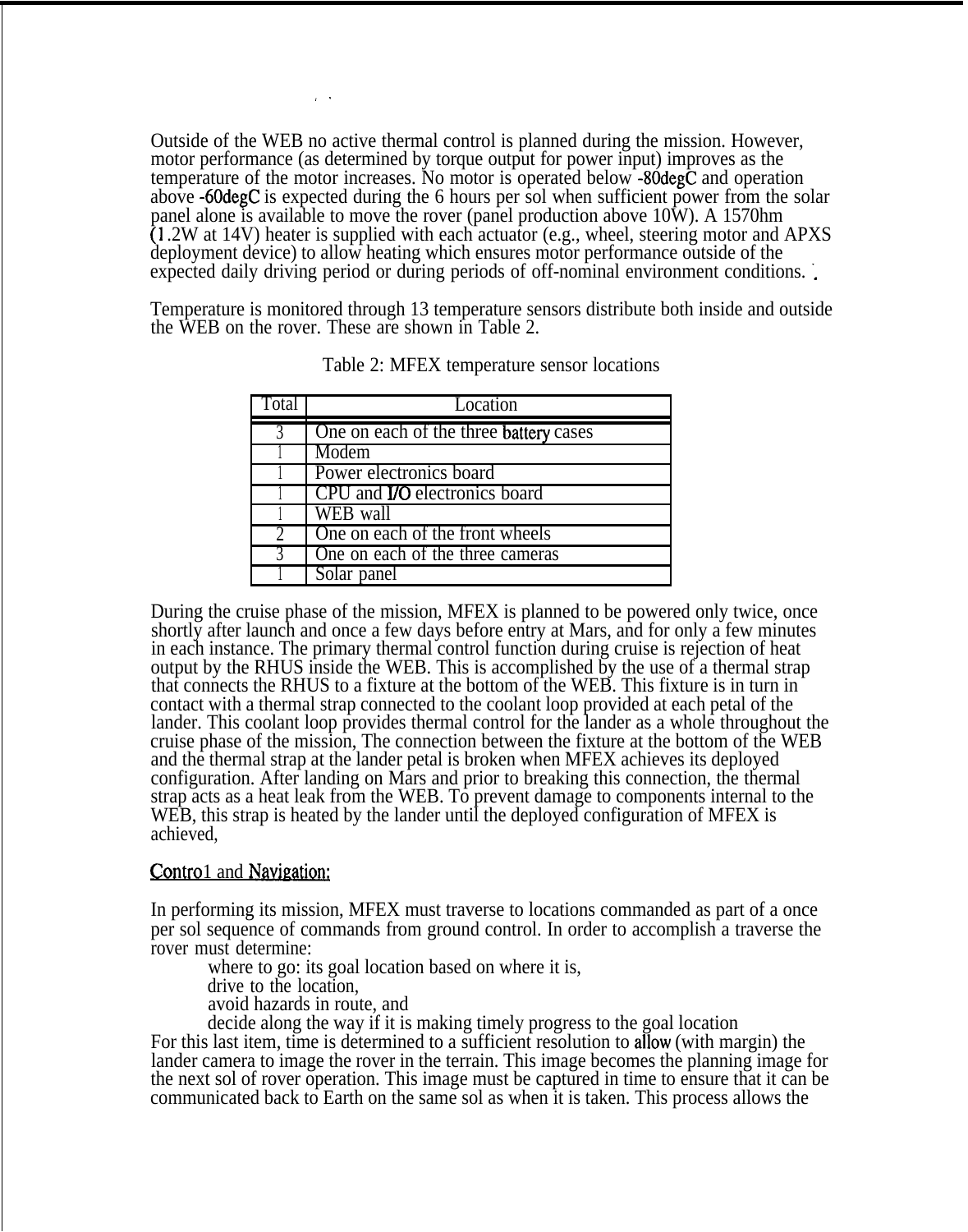daily command sequence to be developed and transmitted in time for execution on the following sol.

MFEX performs traverses based on 'go\_to\_waypoint' commands in its daily command sequence. A 'go\_to\_waypoint' command contains as its goal an 'x,y' coordinate in a lander based coordinate system. In executing this command, MFEX must regularly and autonomously update its position relative to the lander to determine (at a minimum) if it has reached the goal of its traverse. This update is accomplished through the processing of a combination of sensor measurements taken during the traverse. During the traverse, the ; vehicle odometer is updated using the encoder counts collected on each of the wheel actuators. A single encoder count is registered each time the motor shaft of the actuator completes a revolution. Given the gear ratio in the actuator, 2000 counts are registered on a single wheel revolution. The counts accumulated on each of the six wheels are averaged to determine a change in the odometer. This averaged value (or change in the odometer) is used to update the estimated vehicle position in the lander coordinate system. This update occurs while the vehicle is stopped, about once each wheel radius (6.5cm) of distance traversed.

Another part of a traverse occurs as the rover turns. The command to 'turn' is parametrized with either a heading relative to a reference vector in the lander coordinate system or to an angle relative to the current rover heading. From the current heading, a new heading is derived based on the commanded parameter. To achieve this heading, the four outside wheels are cocked to the 'steer-in-place' orientation, This is accomplished by driving the steering actuators to the appropriate position as measured by the potentiometers on each steering actuator, The vehicle is then driven until the commanded heading is achieved as measured from a rate gyro. This rate gyro is mounted to align its sensitive axis along the nominal vertical, allowing such a heading measurement to be made. Once the commanded heading is achieved, the integrated angular measurement from the gyro is used to update the vehicle heading reference.

Although 'go\_to\_waypoint' and 'turn' commands are generated by an operator to direct MFEX along a safe path to a goal location, obstacles along the lander camera line-of-sight and increased uncertainty as a function of distance from the lander can result in hazards for the vehicle unseen by an operator. As a consequence, MFEX is designed to autonomously find a safe path for traverse to the goal location, An on-board hazard detection function provides a means for evaluating for safe traverse the terrain in front of the vehicle. A pair of cameras and an array of 5 laser light stripers provides the sensor for this hazard detection function. When a laser is powered, a nominally vertical plane of light is cast illuminating a part of the region in front of the vehicle. The cameras, with optics tuned to the wavelength of the lasers, image the illuminated terrain. Selected horizontal lines of the image are read and processed. Displacement from a straight line cutting across these horizontal lines indicates the presence of an obstacle in the path. Each laser is powered in turn and the images in each camera processed. The results are correlated to develop a sparse map of obstacle distances and heights in front of the vehicle. The map is then assessed against the following criteria for vehicle traversibility :

were scan line intersections missing indicating a possible hole or cliff?

are the differences between lowest and highest height values above a threshold (not greater than a 35deg slope) indicating excessive slope?

are the differences between two adjacent height values above a threshold (not greater than an wheel diameter) indicating a step-type hazard? If any criteria fail, a hazard is declared.

If a hazard is detected, MFEX autonomously notes the position of the hazard and turns to avoid it, The hazard detection is repeated. Once a clear traverse is possible, the rover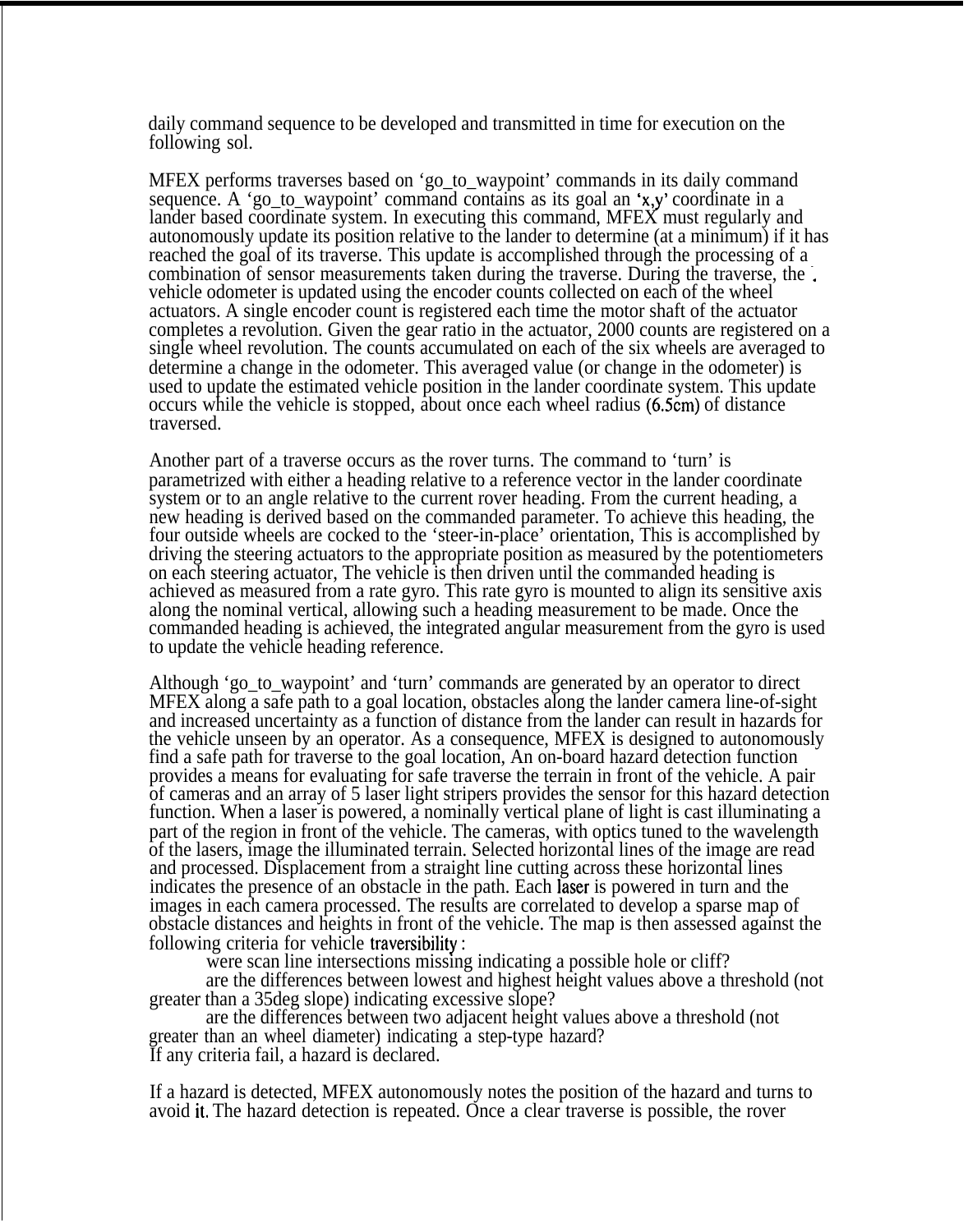drives forward updating its position estimate until the hazard is past the midpoint of the vehicle (i.e., as determined from the current estimated rover heading and position compared to the recorded position of the hazard). Once the hazard is past, MFEX turns toward the destination of the original 'go\_to\_waypoint' command and proceeds in its attempt to reach the goal of the traverse.

Additional tests are conducted as part of the hazard detection function. On-board accelerometers (one aligned to each axis of the vehicle) serve as a set of inclinometers, measuring the angle to the local gravity vector. An angle measurement beyond a threshold (not greater than a 35deg slope) represents an excessive slope condition. The reaction of the rover is to turn away from the hazard, traverse beyond then turn back to the destination.

The hazard detection function is conducted once every wheel radius in length of traverse or before any turn. Power management concerns dictate that cameras and lasers cannot be used while the vehicle is moving. Hence, the rover exhibits a 'start-stop' behavior during traverses, with the vehicle moving a wheel radius then stopping to perform hazard detection/avoidance functions and update its position and heading estimates. The distance traveled between hazard detection/avoidance activities is a programmable parameter, which can be set by the ground operator. Depending on the assessment of the terrain at the console, the operator can change the distance parameter, lengthening the distance if obstacle-free or otherwise traversable terrain is present.

Vehicle motion control is accomplished through the on/off switching of the drive or steering motors. Motors are switched-on in pairs to minimize the size of the power-on transients. When turning, the center two wheels are modulated at a 50% duty cycle to prevent lifting of the front wheels and skidding in sharp curved turns when driving on a non-slip or high-slip surface. Each motor is individually protected from overheating and short circuits by the computer monitoring of current.

# Computing Electronics:

MFEX computer control is implemented by an integrated set of computing and power distribution electronics. The computer is an 80C85 with a 2Mhz clock rated at 100Kips which uses, in a 16Kbyte page swapping fashion the memory provided in 4 different chip types (Table 3).

| <b>Size</b> | Type                 | <b>Function</b>                        |
|-------------|----------------------|----------------------------------------|
| (Kbytes)    |                      |                                        |
| 16          | PROM, Harris 6617    | Boot code and 'Rover-Lite' backup code |
| 64          | <b>RAM, IBM 2568</b> | Main memory                            |
| 176         | 5, SEEQ 28C256       | Programs, patches and nonvolatile data |
|             | 32Kbyte chips        | storage                                |
| 512         | Micron MTIOO8        | Temporary data storage                 |
|             | <b>RAM</b>           |                                        |

| TREASURED IN A RISE STREET TO THE RELEASED TO AN ARREST THE RELEASED FOR THE RELEASED FOR A RELEASED TO A RELEASED TO A RELEASED TO A RELEASED TO A RELEASED TO A RELEASED TO A RELEASED TO A RELEASED TO A RELEASED TO A RELE<br>Table 3 : MFEX memory | and a contract of the company of the second contract of the second second second contract of the second second |
|---------------------------------------------------------------------------------------------------------------------------------------------------------------------------------------------------------------------------------------------------------|----------------------------------------------------------------------------------------------------------------|
|---------------------------------------------------------------------------------------------------------------------------------------------------------------------------------------------------------------------------------------------------------|----------------------------------------------------------------------------------------------------------------|

At boot up or upon reset the computer begins execution from the rad hard PROM. The programming stored in PROM loads programs into the rad hard RAM from non-volatile RAM. Program execution proceeds from the RAM. As commands are executed, other programming in non-volatile RAM is required and then swapped into the RAM for execution. To prevent excessive thrashing, some programs are executed from non-volatile RAM.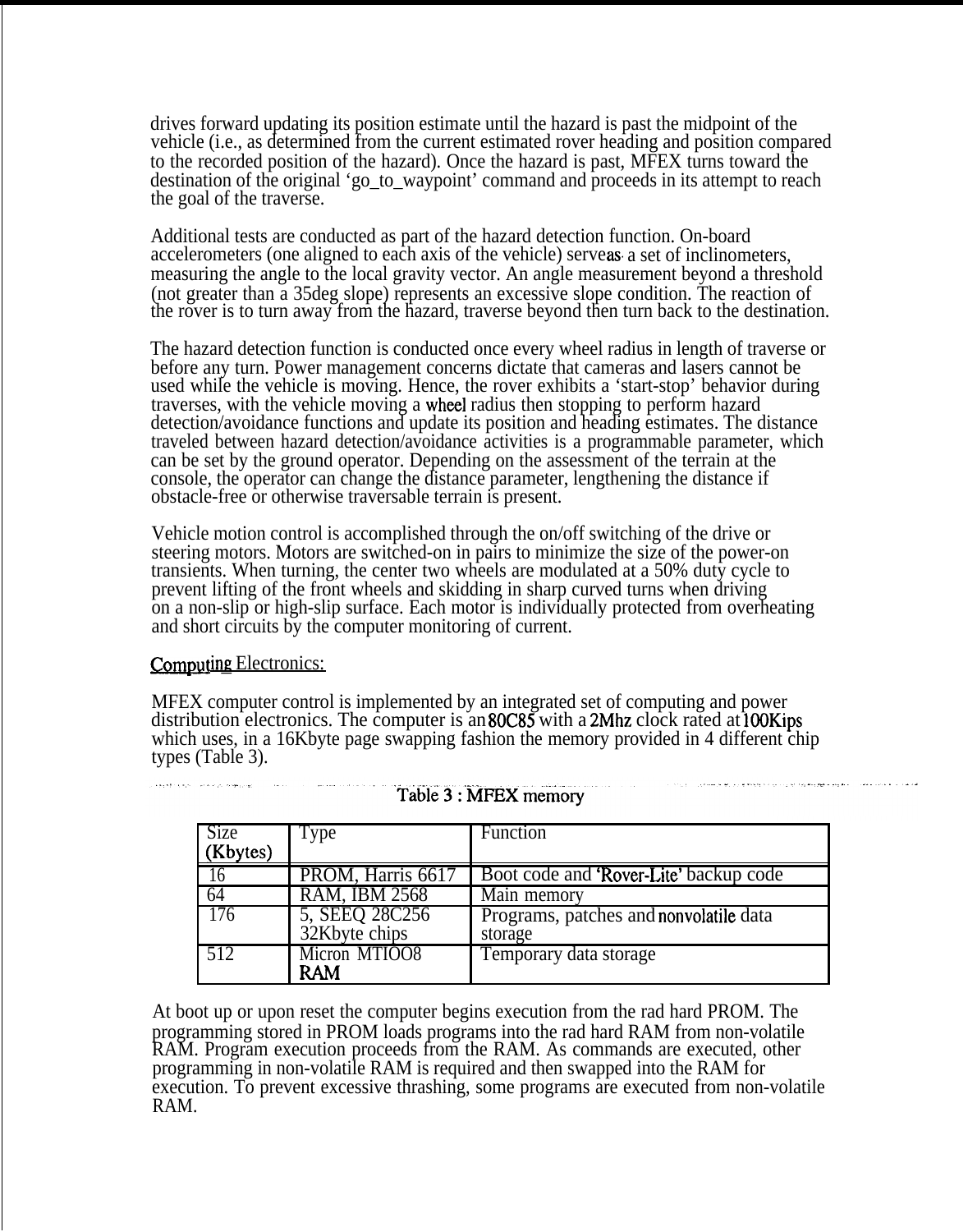Programs are grouped into contexts, essentially by supported command type. Programs are swapped into RAM by contexts. The contexts are shown in Table 4 below:

,.

|  |  | Table 4: Program Contexts |  |
|--|--|---------------------------|--|
|--|--|---------------------------|--|

| Context | Commands                                                                                      |
|---------|-----------------------------------------------------------------------------------------------|
| General | mam loop, APXS, MAE, set parameter, patch                                                     |
|         | Navigation Goto waypoint, find rock, unstow, move, turn, health check, soil of<br>experiments |
| Imaging | capture image                                                                                 |

The remainder of the electronics supports switching, power conditioning, and I/O channels. The I/O support is summaried in Table 5 below:

| Component                 | #            | Comment                                                                  |  |
|---------------------------|--------------|--------------------------------------------------------------------------|--|
| motor drives              | H            | FET switching                                                            |  |
| optical encoders          | <sub>0</sub> | one for each wheel motor                                                 |  |
| potentiometers (HiRes)    | 3            | 12bit differential measurement for bogeys and differential               |  |
| potentiometers (LoRes) 5  |              | 8bit measurement for steering actuators and APXS<br>deployment mechanism |  |
| LED contact sensing       | 4            | APXS deployment mechanism                                                |  |
| temperature sensors       | 13           |                                                                          |  |
| current sensors           | 23           | includes 11 actuator measurements                                        |  |
| voltage sensors           | 24           | includes analog measurements from the CCDs, gyro and<br>accelerometers   |  |
| serial ports              | Ĵ            | APXS, modem and GSE debug access                                         |  |
| digital input bits        | 16           | <b>QCMS</b>                                                              |  |
| interrupting digital bits | 14           | includes contact sensor interrupts                                       |  |
| digital output bits       | 65           | all component power switches                                             |  |
| logic switches            | 31           |                                                                          |  |
| relays                    | J.           | APXS night mode and battery strings                                      |  |

### Table 5: MFEX I/O Electronics

At boot up or upon reset:

. ..-

. . .

- The conditions which caused the reset to occur are determined based on the current state of selected memory locations and power conditions. Adequate power is either made available through battery engagement or is determined available from the solar panel.
- Program loading into rad hard RAM continues from the non-volatile RAM, including any commanded program patches.
- I/O device hardware, watchdog timer and software error state counters are initialized.
- The rover clock is reset based on a successful communication with the lander requesting the current mission time,
- The current mission state is determined from the state of hardware flags and/or a determination of the gravity vector from the accelerometers
- $\bullet$  A health check is performed to certify the state of the I/O and power system. Upon success of the health check the basic control loop of the rover software system can be performed.

The main rover control loop executes until shutdown. Execution of this loop occurs at the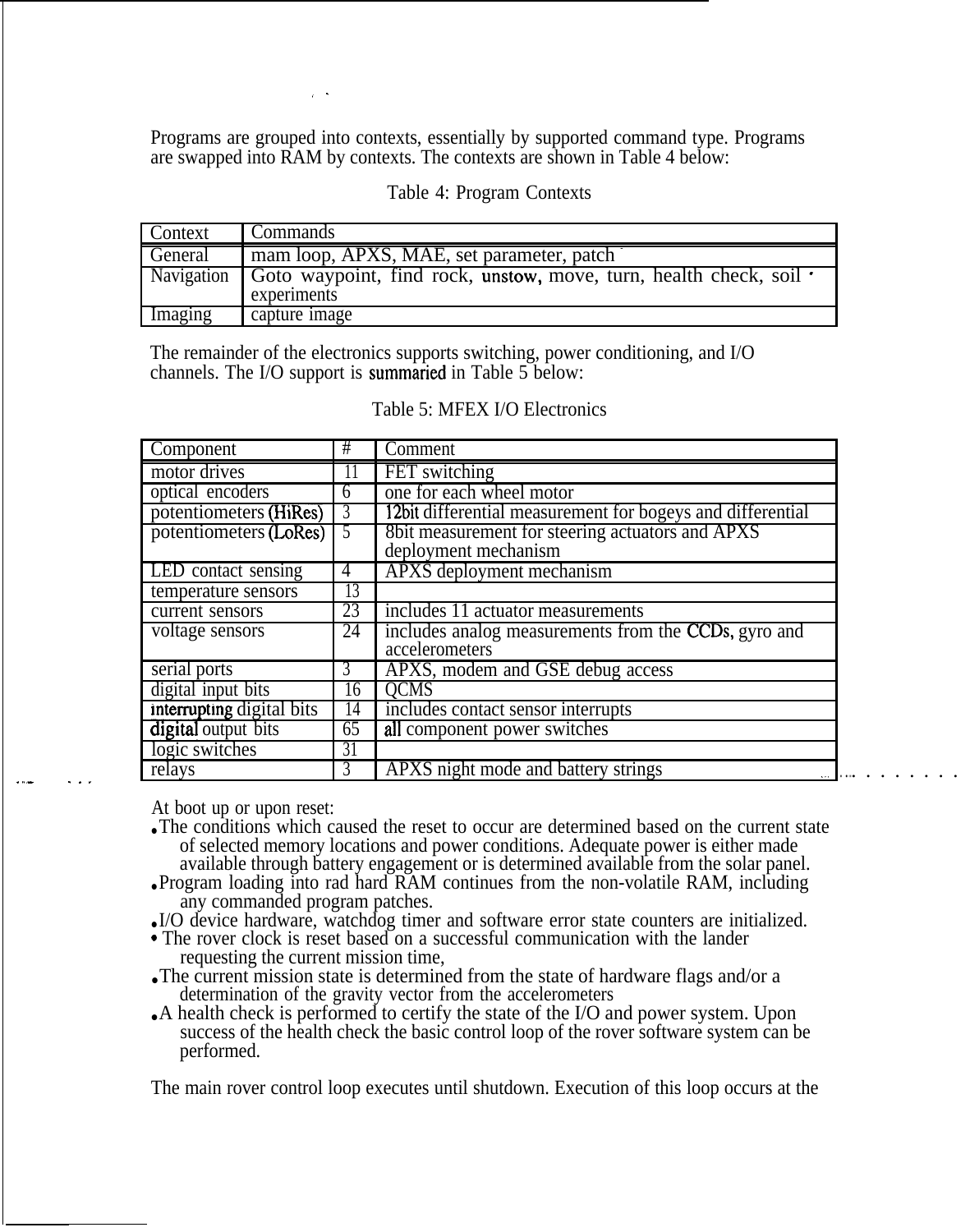rate of about once every 2 seconds (nominally, the watchdog timer cycle). Within this loop:

- Power and thermal-management is performed. This includes: a determination if WEB" heating should be performed, what power is available from the array, and an update of the battery use monitor - an estimate of energy available from the battery.
- If a load shed has occurred an extensive health check is performed to determine the  $\bullet$ device(s) which caused this condition.
- If no commands are queued for execution, the lander is checked for command loads.
- If command sequences are queued for execution and if no pending command loads are available on the lander, the next command is readied for execution. Prior to execution, error state conditions, timeout conditions and power availability are checked and parameters set to control the command execution. This setup includes identifying the telemetry collected during the execution.
- Once a command is executed successfully, the telemetry is packaged and sent to the  $\bullet$ lander. If an error occurs during the command an error report is prepared as telemetry and this report is sent to the lander.
- $\bullet$ With no command available for execution, the lander is periodically interrogated for new command loads. In this control loop the timer (nominally 10 rein) for this interrogation is updated.
- If it is time for shutdown, the shutdown process is executed.  $\bullet$

,.

Shutdown occurs as the consequence of a timeout or a reduction in solar panel power output below the threshold level required for operation. Prior to shutdown, the next wakeup time is set on the alarm clock, Shutdown is accomplished with the removal of battery backup power to the main electrical bus, If the rover is operating under battery power, this switch opening causes execution to cease immediately. If the rover is operating under solar power, shutdown will occur when solar power above a sufficient threshold ceases to be available. In the meantime, the computer is placed in an idle loop in which the watchdog timer is serviced.

All rover functions result from the execution of commands. All commands result in the generation of telemetry. Table 6 shows estimates of the amount of telemetry data transmitted by the rover during its operations. In general, data collected as telemetry by the rover supports science, technology and mission experiments. Not all experiments are scheduled each sol. The available data rate is based on continuous 2 hour transmission scheduled each sol. The available data rate is based on continuous 2 hour transmission<br>between the rover and lander. In these estimates no 'overhead' data (e.g., header, frame<br>protection, retronomission of frames) is inclu protection, retransmission of frames) is included,

| Available    |                                                      |
|--------------|------------------------------------------------------|
|              | 14.4Mbit $= 2$ hr x 60 min/hr x 60 sec/min x 2000bps |
| Estimate     |                                                      |
| engineering: |                                                      |
| 1720bits     | $=$ APXS deployment                                  |
|              | 121 6bits $= 4 \times APX\hat{S}$ results header     |
| 5280bits     | $=$ 20, sequence status reports                      |
| 40bits       | $=$ sun calibration                                  |
| 113 13 bits  | $=$ parameter memory readback                        |
| 4800bits     | $=$ 200x command acknowledge                         |
| 2752bits     | $=$ 4, daily level 1 health checks                   |
| 4320bits     | $=$ 2, daily level 2 health checks                   |
| 2312 bits    | $= 1$ , daily level 3 health check                   |
| 35.5 Kbits   |                                                      |

Table 6: MFEX Telemetry Estimates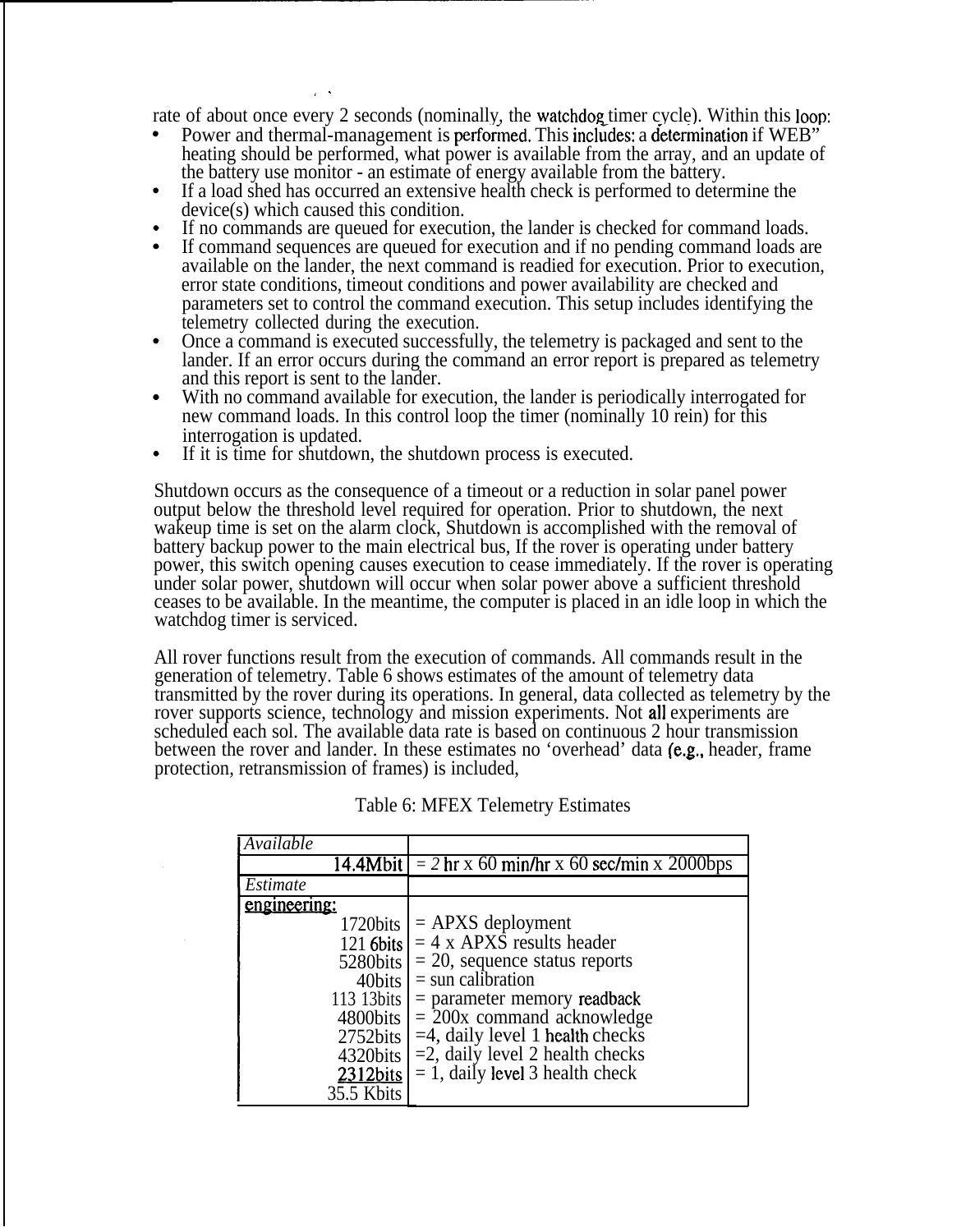| technology  |            |                                            |
|-------------|------------|--------------------------------------------|
| experiment: |            |                                            |
|             | 2405 Kbits | $=$ rover imaging data                     |
|             | 2434Kbits  | $=$ rover engineering data                 |
|             | 4840Kbits  |                                            |
| science:    |            |                                            |
|             | 64Kbits    | $=$ 4 x 16Kbits (4, APXS spectra)          |
|             |            |                                            |
|             |            |                                            |
| mission:    | 1214Kbits  | $= 768 \times 484 \times 8 \times 2 + 4.9$ |
|             |            | (2, full frame images compressed at 4.9:1) |
|             |            |                                            |

.

# Telecommunications:

Command and telemetry is provided by radio modems on the rover and lander. This radio link utilizes a commercial modem operating at approximately 459.7 MHz, It provides a 500 m clear-field range, delivers 100 mW radiated power. Communication rates with these devices are at 9600 baud with effectively 2 Kbits/sec net data rate considering protocol overhead. When deployed, 30cm high whip antennas on the rover and the lander permit line-of-sight broadcasting. In tests on earth, a bit error rate for the modems has been measured to be 10E-5 within the nominal operating range of the rover, An RG 178 coax (0.085 diameter, 14 grams, 1.2 dB loss) is routed approximately 1.5 meters from the WEB to the base of the rover UHF antenna assembly, and up the antenna assembly's mast, **The** assembly is sized to put the base of the deployed antenna approximately 65cm (one wavelength) above the Martian surface. The lander-mounted UHF antenna assembly is attached to the lander low-gain antenna (LGA). A coax ("STORM421 -010,"0.21 inch diameter, 65 gram/meter, 0.25 dB loss/meter) cable is routed approximately 2 m to the base of the UHF antenna assembly from the modem in the lander thermal enclosure. This antenna is mounted in a 2.5 cm standoff configuration from the LGA and is attached 30 cm below the antenna's radiating element.

The rover is the link commander of the half-duplex, UHF system. During the day, the rover regularly requests transmission of any commands sent from Earth and stored on the lander. When commands are not available, the rover transmits any telemetry collected during the last interval between communication sessions. The telemetry received by the lander from the rover is stored and forwarded to the Earth in the same manner as any lander telemetry. In addition, this communication system is used to provide a 'heartbeat' signal during vehicle driving, While stopped the rover sends a signal to the lander. Once acknowledged by the lander, the rover proceeds to the next stopping point along its traverse.

# Operations:

Communication between the lander and Earth is provided twice each sol for nominally two hours during each period, The command and telemetry functions of the rover are designed to work within these communication constraints. Commands are generally designed at a 'high-level' (for example, 'go\_to\_waypoint') and are collected into a sequence for execution by the rover. The sequence is sufficient to carry out the mission functions of the rover on the given sol of issuance. Telemetry is collected during the execution of these commands and is transmitted to the lander. The lander stores this data and forwards the information to Earth during a communication opportunity (perhaps not until the next sol).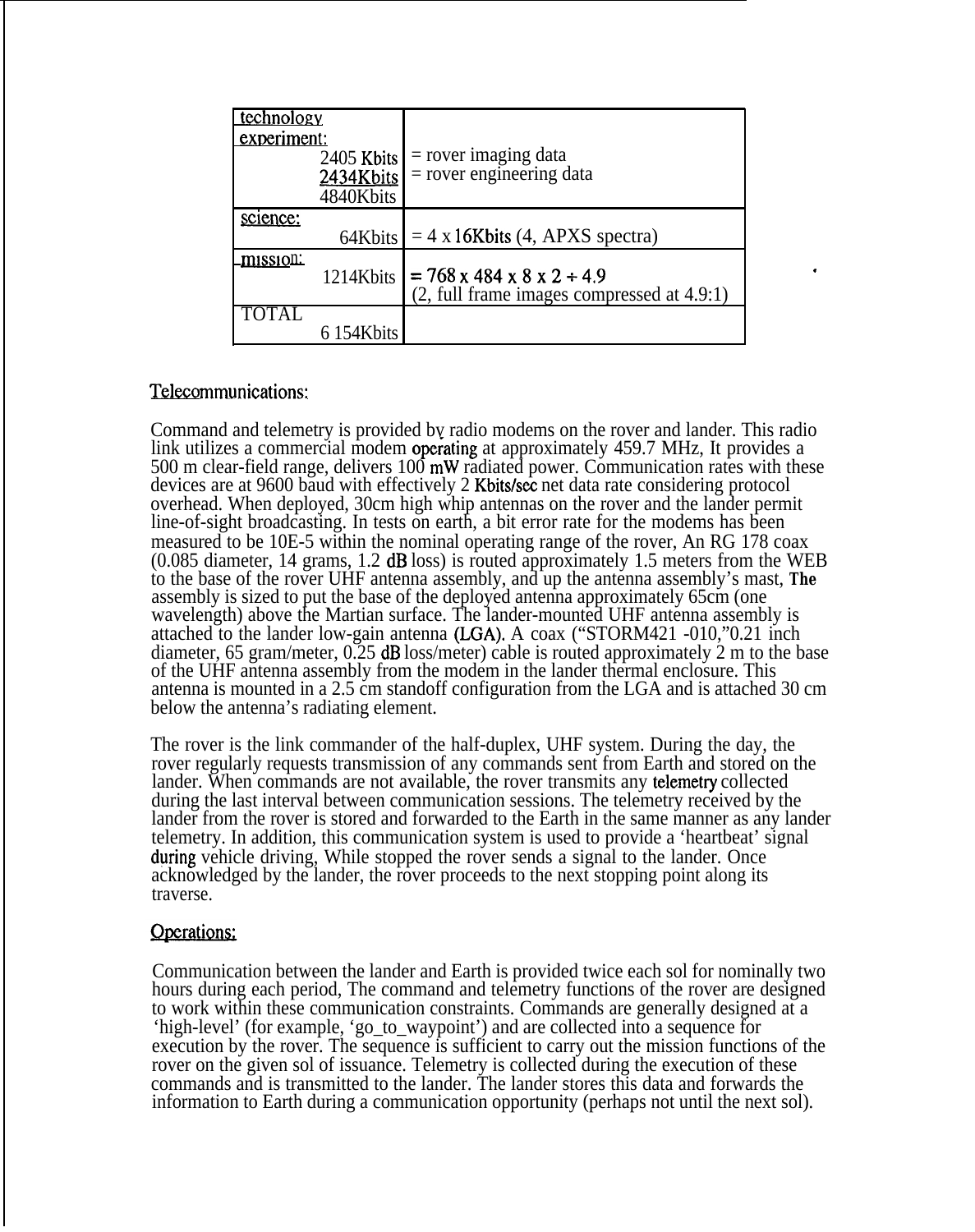Commands for the rover are generated and analysis of telemetry is performed at the rover control workstation, a silicon graphics workstation which is a part of the MPF ground control operation. At the end of each sol of rover traverse, the camera system on the lander takes a stereo image of the vehicle in the terrain. Those images, portions of a terrain panorama, and supporting images from the rover cameras are displayed at the control workstation, Modeled on the technology of 'computer-aided remote driving', the operator is able to designate points in the terrain on the displayed images, These points serve as goal locations for rover traverses. The coordinates of these points are transferred into a file containing the commands for execution by the rover on the next sol. In addition, the operator can use a model of the vehicle which, when overlaid on the image of the vehicle, measures location and heading. This information is also transferred into the command file to be sent to the rover on the next sol to correct any navigation errors. This command file is incorporated into the lander command stream and is sent by the MPF ground control to the lander, earmarked for transmission to the rover.

,.

#### Status:

.

MFEX was integrated with the MPF lander at Cape Canaveral in late October, 1996. The combined system was successfully launch aboard a Delta II on December 4, 1996 and is currently on its way to Mars. On December 17, 1996, MFEX received a 'wake up' call from MPF flight controllers. After waking up, MFEX conducted an internal health check and sent data back to the flight team that all was well. All systems within the rover are operating normally. In addition, data from the rover's main science instrument -- the alpha proton x-ray spectrometer -- showed that it was operating properly. Another 'wake up' call is planned for June 16, 1997. Landing is scheduled for July 4, 1997.

### Acknowledgment:

The research describe in this paper was carried out by the Jet Propulsion Laboratory, California Institute of Technology, under a contract with the National Aeronautics and Space Administration.

#### References:

Background and additional information about the MFEX project is contained in the following publications:

D. Shirley, "MESUR Pathfinder Microrover Flight Experiment: A Status Report", 1. Case for Mars V Conference, Boulder, Co., May 23-29, 1993.

2. D. Shirley, "Mars Microrover for MESUR Pathfinder", International Low Cost Planetary Exploration Conference, Applied Physics Lab, April, 1994.

D. Shirley, "The History and Future of Computer Vision in Planetary Surface exploration", International Computer Vision Conference, France, October, 1993.

D. B. Bickler, "A New Family of Planetary Vehicles", International Symposium on Missions, Technologies and Design of Planetary Mobile Vehicles, September 28-30, 1992, Toulouse, France.

5. B. Wilcox, B. Cooper, R. Sale, "Computer Aided Remote Driving", AUVS-86, July 21-23, 1986, Boston, Ma.

E. Gat, R. Desai, R. Ivlev, J. Loch and D. Miller, "Behavior control for robotic 6.  $exploration of planetary surfaces$ , IEEE Journal of Robotics and Automation, 10(4):490-503, August, 1994.